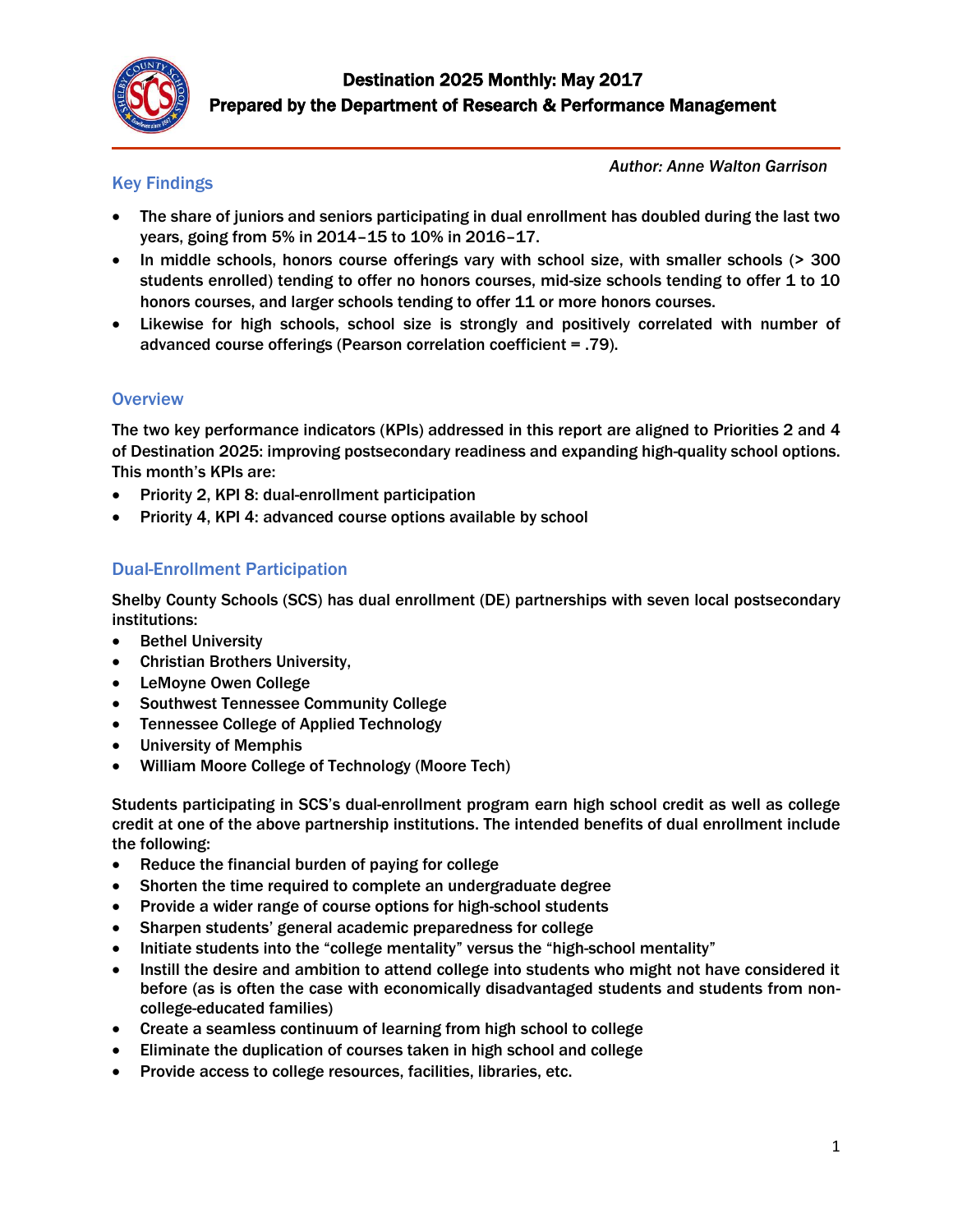

# Destination 2025 Monthly: May 2017 Prepared by the Department of Research & Performance Management

SCS employs one Dual Enrollment Advisor to administer its dual-enrollment program. She liaises with the district's college partners, the staff at participating high schools, and current and potential dual-enrollment students. She educates high-school staff members and high-school students about the benefits of dual enrollment and about how to navigate the dual-enrollment process, including eligibility requirements, funding parameters, course offerings, required paperwork, deadlines, and the like. She also talks with potential students about the differences between high-school and college expectations, to give them a better understanding of what participating in the dual-enrollment program will entail.

Dual enrollment is primarily aimed at students in 11th and 12th grade. Participation in the program has risen substantially in the past two years: The share of dual-enrollment juniors and seniors has doubled, going from 5% in 2014–15 to 10% in 2016–17 (see Figure 1).



Note that the figures above represent dual-enrollment participation during the school year, but students participate in summer dual-enrollment opportunities as well. The number of participants for the summers of 2015 and 2016 were 182 and 97, respectively.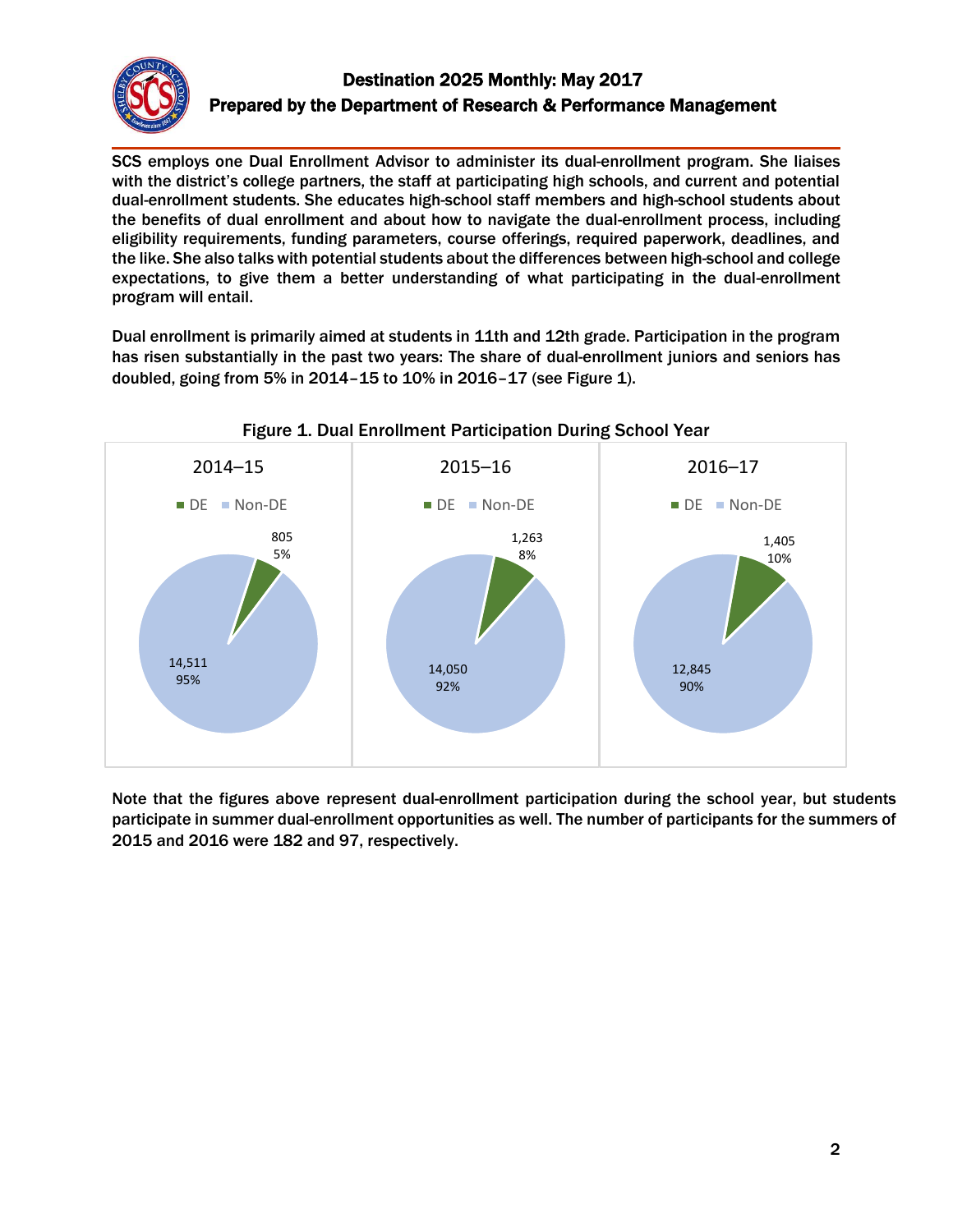

#### Advanced Course Options Available by School

In addition to dual enrollment, SCS offers other types of advanced courses, including honors, Advanced Placement (AP), and International Baccalaureate (IB)<sup>1</sup>. However, it should be noted that IB courses are only available at three certified high schools – Germantown High, Ridgeway High and Bolton High. In the middle grades, honors is the only available option, whereas all four advanced options (honors, DE, AP, and IB) are available at the high-school level.

Several factors affect schools' ability to offer advanced courses. Having students interested in and capable of the increased rigor of advanced coursework is one ingredient, and having teachers with the required subject-area knowledge and teaching skills is another. And school size is also a major determinant, with smaller schools often unable to offer multiple sections of many courses (a regular section and an advanced section), because there are not enough students or teachers. However, some small schools manage to offer more advanced courses than some large schools. Two of these schools with enrollment under 300 students, Middle College and Hollis F. Price, are designed specifically to offer advanced coursework with a focus on dual enrollment. Figures 2 and 3 show the number of advanced course offerings by school size for middle and high schools, respectively. The strong relationship between school size and advanced course offerings is clearly visible.

Note that in the remaining figures and tables, the number of courses offered refers to the number of unique advanced subjects that are available at a given school, not the number of times/sections the same course is offered for different groups of students. This analysis is meant to convey how many different types of courses an individual student could access at each school. For example, a high school may offer Algebra I Honors five times a day to different sections of students, but that course would be counted as just one course offering that a student would consider taking.





l  $<sup>1</sup>$  SCS also offers CLUE and APEX courses, designed for students identified as intellectually gifted, but these</sup> programs are outside the purview of this report.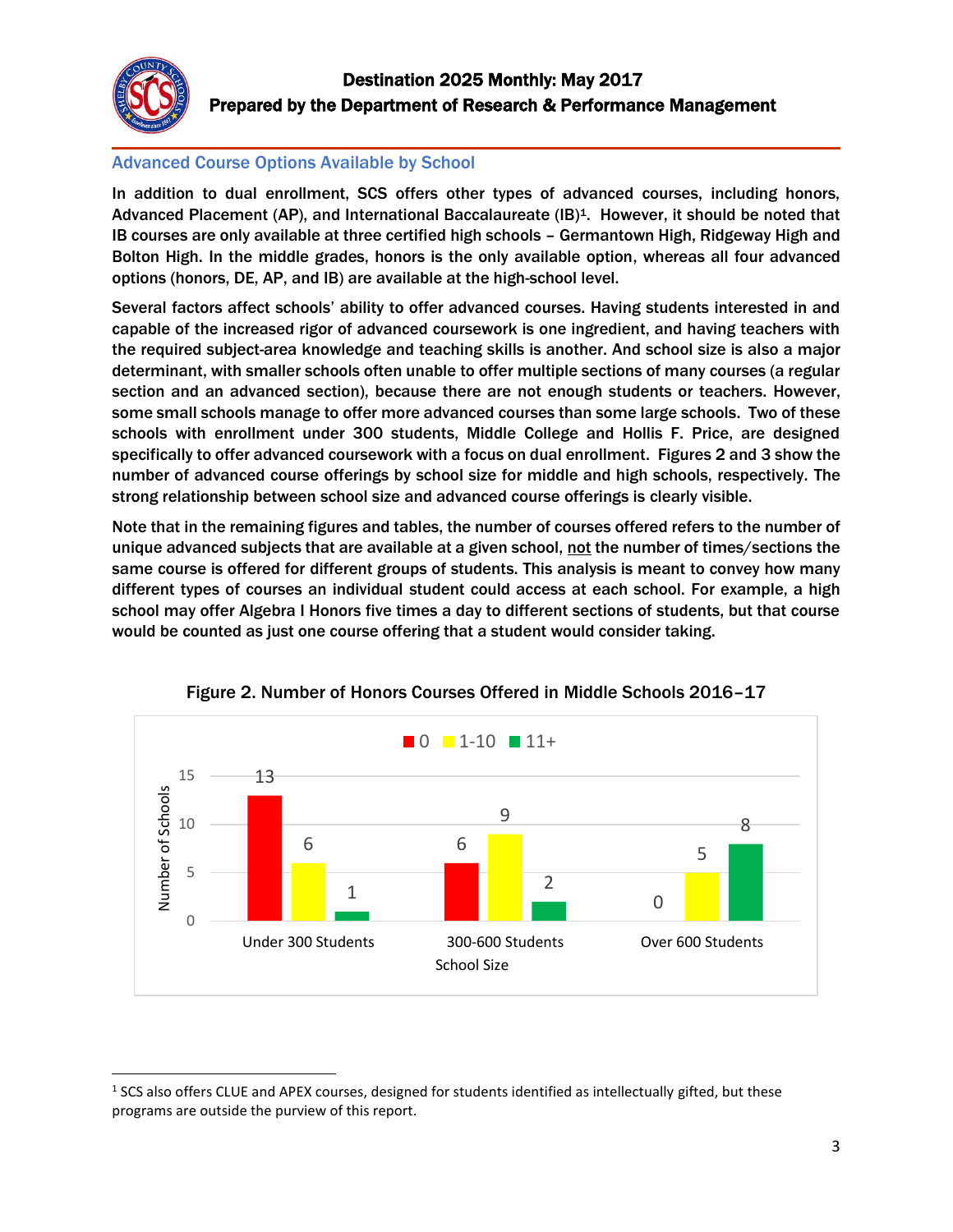



Figure 3. Number of Advanced\* Courses Offered in High Schools 2016–17

\* Dual Enrollment, Advanced Placement, International Baccalaureate, and Honors

Of the District's 50 middle schools, 38% (19) do not offer any honors courses. Three of these are alternative schools, nine are charters, and seven are traditional schools. However, it is important to note that some charter schools use their own student schedule platforms and may offer honors courses that are not reported centrally to the District. District staff in the Advanced Academics division work primarily with traditional schools to improve access to honors courses, and capacitybuilding efforts will be initiated for the seven traditional schools currently not offering any honors courses. Forty percent (20) middle schools offer 1–10 honors courses, and 22% (11) offer 11 or more. The highest number of honors courses offered by a middle school is 34. For a list of middle schools and the number of honors offerings at each, see Table 1.

| Honors Courses $\rightarrow$<br>$\Omega$ |   | $1 - 10$                        | $11+$                        |  |  |
|------------------------------------------|---|---------------------------------|------------------------------|--|--|
| <b>Middle Schools</b>                    |   | <b>Honors</b><br><b>Courses</b> | <b>School</b><br><b>Size</b> |  |  |
| A. Maceo Walker Middle                   |   | 8                               | 656                          |  |  |
| Airways Achievement Academy MS           | 0 | 131                             |                              |  |  |
| American Way Middle                      |   | 8                               | 702                          |  |  |
| <b>Barret's Chapel Middle</b>            |   | $\overline{7}$                  | 241                          |  |  |
| <b>Bellevue Middle</b>                   |   | 13                              | 524                          |  |  |
| Chickasaw Middle                         |   | 8                               | 277                          |  |  |
| City University School Boys Preparatory  |   | O                               | 68                           |  |  |
| City University School Girls Preparatory |   | O                               | 103                          |  |  |
| <b>Colonial Middle</b>                   |   | 34                              | 1066                         |  |  |
| Cordova Middle                           |   | 15                              | 676                          |  |  |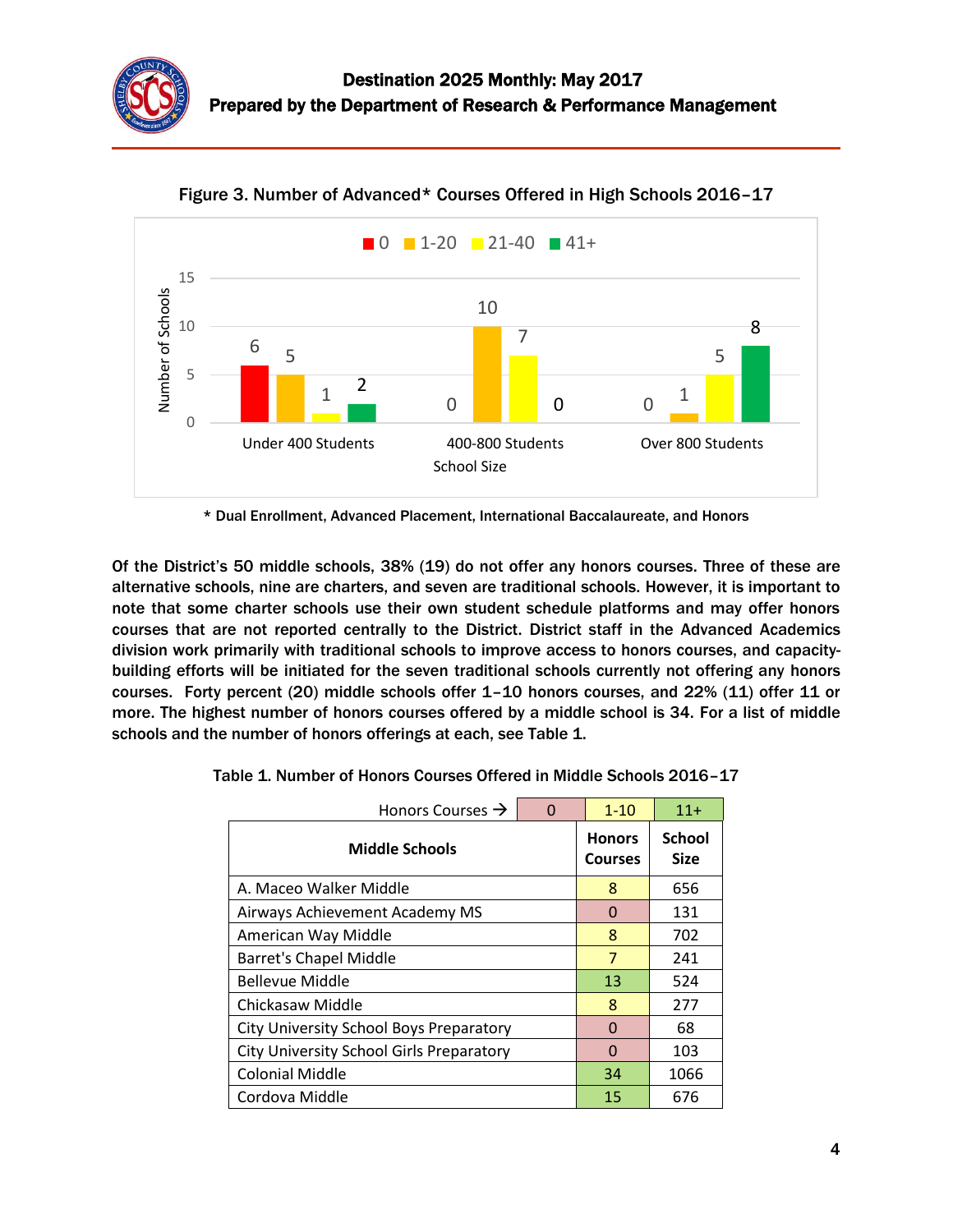

# Destination 2025 Monthly: May 2017 Prepared by the Department of Research & Performance Management

| <b>Craigmont Middle</b>                      | 8              | 596  |  |
|----------------------------------------------|----------------|------|--|
| <b>Cummings Middle</b>                       | 12             | 142  |  |
| Dexter Middle                                | 6              | 404  |  |
| Douglass Middle                              | $\overline{2}$ | 114  |  |
| DuBois Middle School of Arts & Technology    | 0<br>176       |      |  |
| DuBois Middle/Leadership & Public Policy     | $\overline{0}$ | 163  |  |
| E.E. Jeter Middle                            | 3              | 128  |  |
| Geeter Middle                                | $\overline{0}$ | 335  |  |
| Georgian Hills Middlet                       | $\mathbf 0$    | 312  |  |
| <b>Germantown Middle</b>                     | 14             | 670  |  |
| Gordon Achievement Academy MS                | $\mathbf 0$    | 111  |  |
| <b>Grandview Heights Middle</b>              | $\mathbf 0$    | 508  |  |
| Hamilton Middlet                             | $\mathbf 0$    | 251  |  |
| <b>Havenview Middle</b>                      | 23             | 637  |  |
| Hickory Ridge Middle                         | 8              | 858  |  |
| <b>Highland Oaks Middle</b>                  | 8              | 775  |  |
| Ida B. Wells Academy MS                      | $\overline{0}$ | 105  |  |
| J. P. Freeman Middle                         | 10             | 205  |  |
| Kate Bond Middle                             | 11             | 1178 |  |
| Kingsbury Middle                             | $\overline{4}$ | 594  |  |
| KIPP Memphis Academy Middle                  | $\overline{2}$ | 374  |  |
| KIPP Memphis Collegiate Middle               | $\mathbf 0$    | 261  |  |
| Lowrance Middle                              | 8              | 327  |  |
| Maxine Smith STEAM Academy                   | 15             | 321  |  |
| Memphis Academy of Health Sciences           | $\overline{0}$ | 314  |  |
| Memphis Business Academy                     | 4              | 375  |  |
| Memphis Grizzlies Preparatory Charter School | $\mathbf{1}$   | 253  |  |
| Memphis Rise Academy                         | $\mathbf{1}$   | 331  |  |
| Mt. Pisgah Middle                            | $\overline{7}$ | 507  |  |
| <b>Nexus STEM Academy</b>                    | 0              | 98   |  |
| Oakhaven Middle                              | 8              | 312  |  |
| Power Center Academy                         | 0              | 432  |  |
| Ridgeway Middle                              | 15             | 686  |  |
| <b>Riverview Middle</b>                      | $\mathbf 0$    | 249  |  |
| <b>Sherwood Middle</b>                       | $\overline{4}$ | 806  |  |
| Snowden Middle                               | 15             | 605  |  |
| <b>Treadwell Middle</b>                      | $\mathbf 0$    | 405  |  |
| <b>Veritas College Preparatory</b>           | $\mathbf 0$    | 135  |  |
| <b>White Station Middle</b>                  | 23             | 1295 |  |
| Woodstock Middle+                            | $\mathbf 0$    | 277  |  |

† Critical Focus School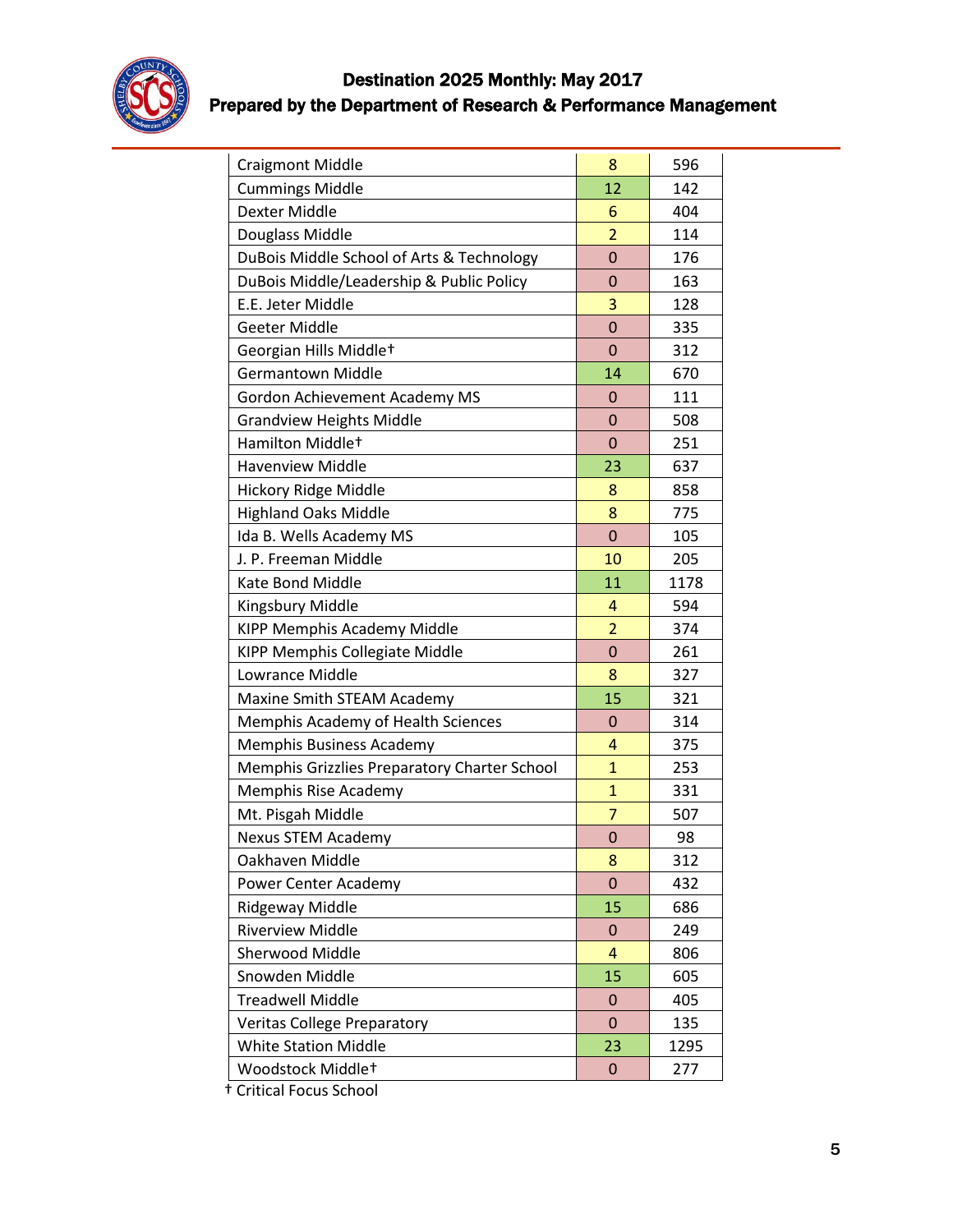

As for the District's 45 high schools, 13% (6) do not offer any advanced courses. Three of these are alternative schools and three are charter schools. Note again that some charter schools use their own student schedule platforms and thus may offer advanced courses that are not reported centrally to the District. Thirty-six percent (16) offer 1–20 advanced courses, 29% (13) offer 21–40, and 22% (10) offer 41 or more. The highest number of advanced courses offered by a high school is 145. For a list of high schools and their advanced offerings, see Table 2. (Schools that offer both middle and high grade levels are included in the list of high schools.)

|                                                  | Advanced Courses $\rightarrow$ |                | $\mathbf 0$    | $1 - 20$      | $21 - 40$                                         | $41+$                        |
|--------------------------------------------------|--------------------------------|----------------|----------------|---------------|---------------------------------------------------|------------------------------|
| <b>High Schools</b>                              | <b>DE</b>                      | <b>AP</b>      | <b>IB</b>      | <b>Honors</b> | <b>Total</b><br><b>Advanced</b><br><b>Courses</b> | <b>School</b><br><b>Size</b> |
| B. T. Washington High                            | $\mathbf{1}$                   | 0              | 0              | 12            | 13                                                | 580                          |
| <b>Bolton High</b>                               | $\overline{7}$                 | 6              | 19             | 33            | 65                                                | 1,298                        |
| <b>Central High</b>                              | $\overline{7}$                 | 15             | $\mathbf 0$    | 71            | 93                                                | 1,536                        |
| <b>City University</b>                           | 0                              | $\pmb{0}$      | 0              | 14            | 14                                                | 281                          |
| City University School of Independence           | $\pmb{0}$                      | $\mathbf 0$    | 0              | 8             | 8                                                 | 20                           |
| Cordova High                                     | 8                              | 14             | $\mathbf 0$    | 60            | 82                                                | 2,263                        |
| Craigmont High                                   | $\overline{7}$                 | 5              | 0              | 25            | 37                                                | 861                          |
| Douglass High                                    | 3                              | 1              | $\mathbf 0$    | 24            | 28                                                | 459                          |
| DuBois High School of Arts & Technology          | $\mathbf 0$                    | $\mathbf 0$    | 0              | $\mathbf 0$   | $\overline{0}$                                    | 209                          |
| DuBois High School of Leadership & Public Policy | 0                              | $\mathbf 0$    | $\overline{0}$ | 0             | $\overline{0}$                                    | 94                           |
| East High                                        | $\mathbf{1}$                   | 3              | 0              | 24            | 28                                                | 492                          |
| Freedom Preparatory Academy-Charter School       | $\overline{2}$                 | $\overline{2}$ | 0              | 0             | $\overline{4}$                                    | 648                          |
| G.W. Carver College & Career Academy             | 0                              | $\mathbf 0$    | 0              | 0             | $\mathbf{0}$                                      | 232                          |
| Germantown High                                  | 6                              | $\overline{7}$ | 28             | 52            | 93                                                | 2,000                        |
| Hamilton High                                    | 3                              | $\mathbf 0$    | $\mathbf 0$    | $\mathbf{1}$  | $\overline{4}$                                    | 624                          |
| Hollis F. Price Middle College                   | 28                             | $\mathbf 0$    | 0              | 19            | 47                                                | 109                          |
| Hope Academy                                     | $\mathbf 0$                    | 0              | 0              | 0             | $\mathbf 0$                                       | 85                           |
| Kingsbury High                                   | 5                              | 8              | 0              | 25            | 38                                                | 1,300                        |
| KIPP Memphis Collegiate High                     | 0                              | 9              | 0              | 12            | 21                                                | 458                          |
| Kirby High                                       | 4                              | 0              | 0              | 16            | 20                                                | 1,049                        |
| Manassas High                                    | $\overline{7}$                 | 0              | 0              | 6             | 13                                                | 530                          |
| Melrose High                                     | $\mathbf 1$                    | 1              | $\mathbf 0$    | 14            | 16                                                | 566                          |
| Memphis Academy of Health Sciences High          | $\overline{2}$                 | 0              | 0              | 9             | 11                                                | 422                          |
| Memphis Academy of Science & Engineering         | 5                              | $\mathbf 0$    | 0              | 14            | 19                                                | 450                          |
| Memphis Business Academy High                    | $\mathbf{1}$                   | $\overline{2}$ | $\mathbf 0$    | 14            | 17                                                | 417                          |
| Memphis School of Excellence                     | 0                              | 4              | $\overline{0}$ | 19            | 23                                                | 469                          |

#### Table 2. Number of Advanced Courses Offered in High Schools 2016–17